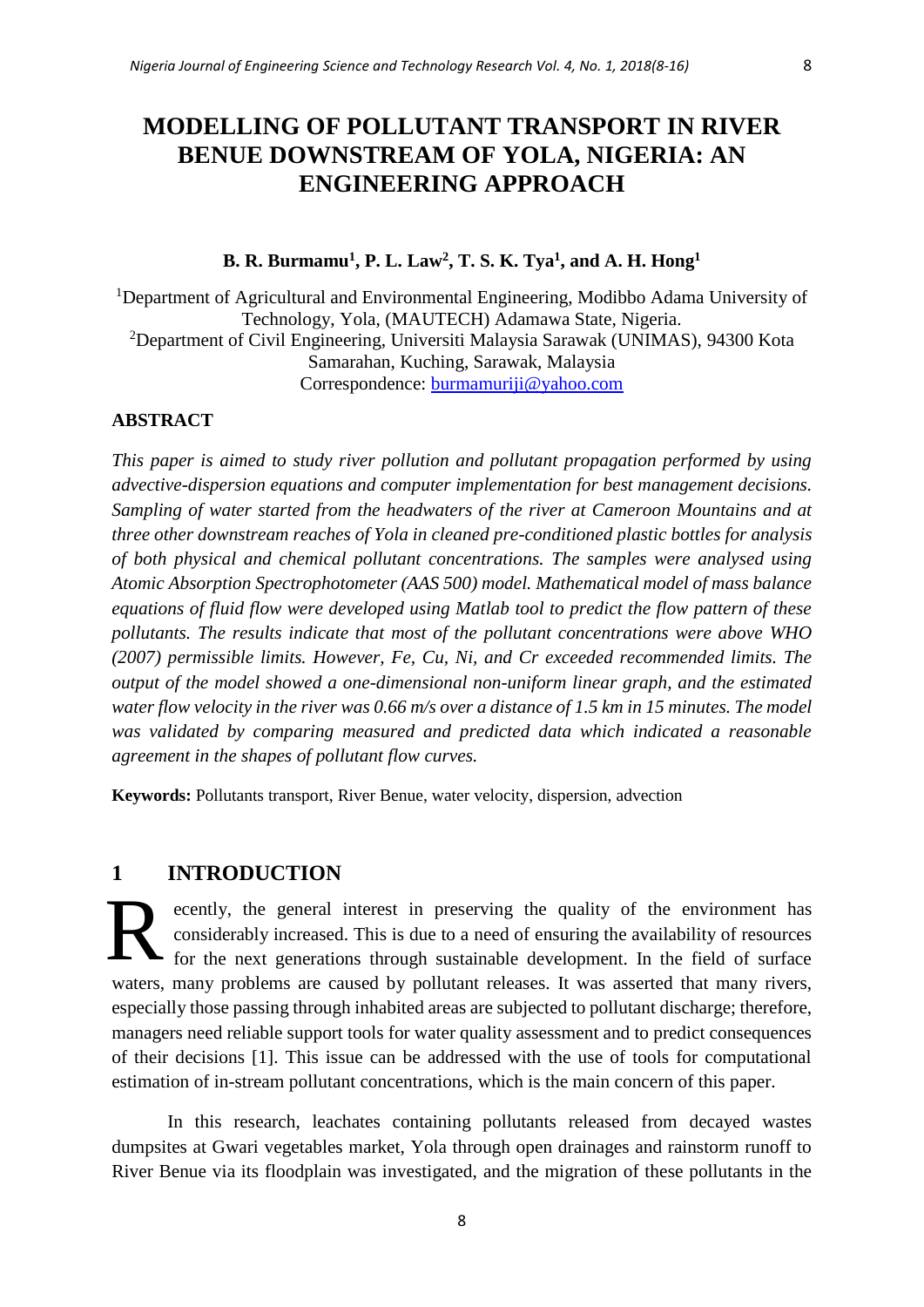river was modelled to determine how far they can travel within a specific given time; their velocities and direction of flows using the advective-dispersion equation (ADE), which is itself a partial differential equation (PDE) executed in Matlab environment and to focus on four different river reaches where different pollutants in terms of nutrients and heavy metal concentrations were taken into account. It is important to note that not all pollutants mix freely with water, majority of pollutants which are in true solution; colloidal solution or in suspension are carried along and mixed by the movement of water. The processes involved are advection and dispersion respectively [2]. Dispersion refers to the spreading of a pollutant from the source to the point of exposure [3].

Heavy metal pollutants are conservative in nature and their concentrations also mobilization depend on salinity, electrical conductivity and pH conditions; which vary along a given river. As a result, the metal may come out of the solution or even redissolve depending on the conditions along the channel [4]. Looking at the previous literature on the Benue River, it was noticed that only few water quality studies have been carried out until now. Some of them presented the state of water quality while others specified aspects related to the chemicals affecting the water [5]. None of these studies have anything to do with prediction of the Benue River water quality and the pollutant transport along the river reaches. Consequently, the formulation of a prediction tool for pollutant transport is of great interest for the environmental management in the Benue River Basin and also for other flowing surface water bodies in Nigeria. For the purpose of this analysis, the model was developed by deriving the onedimensional mass balance equation with source and sinks terms; as such the main objective of this study is to model pollutant transport from decaying waste dumpsites at Gwari market to River Benue down its slope by means of methods and tools. Other objectives were organized as described further: (1) to develop mathematical model formulation that can adequately reflect the real dynamic and transport condition in River Benue reaches using Matlab tool; (2) to offer modelling support for a wide range of cases e.g., methods to describe river reaches, monitoring sites, river channel features and hydraulic characterization parameters of the river stretch; (3) to compile reliable field data on chemical concentrations and mass fluxes information.

## **2 METHODOLOGY**

#### *2.1 Description of Study Site*

Gwari International vegetables market which attracts vegetables from neighbouring countries such as Cameroon, Niger and Chad Republics is located at Northwestern part of the Greater City of Jimeta-Yola, Nigeria; where farmers, traders, and customers meet to sell and buy different varieties of vegetables for their consumption. The study site consists of River Benue itself (Fig. 1), is the major tributary to Niger River [7]. It traverses and drains Jimeta-Yola city and surrounding areas. It started from Sassa-Mbersi Mountains in Northern Republic of Cameroon at about 132 m and traverses through Lagdo Reservoir with a 40 m high Dam built across it where it passes through Garoua, then flows westward to Yola in Northeast part of Nigeria and finally empties into River Niger at confluence, Lokoja in Kogi State where they flow through the lower Niger Delta basin and drains directly into the North Atlantic Ocean. It has both major and minor tributaries. While (Fig. 2) consists of the market, decaying vegetable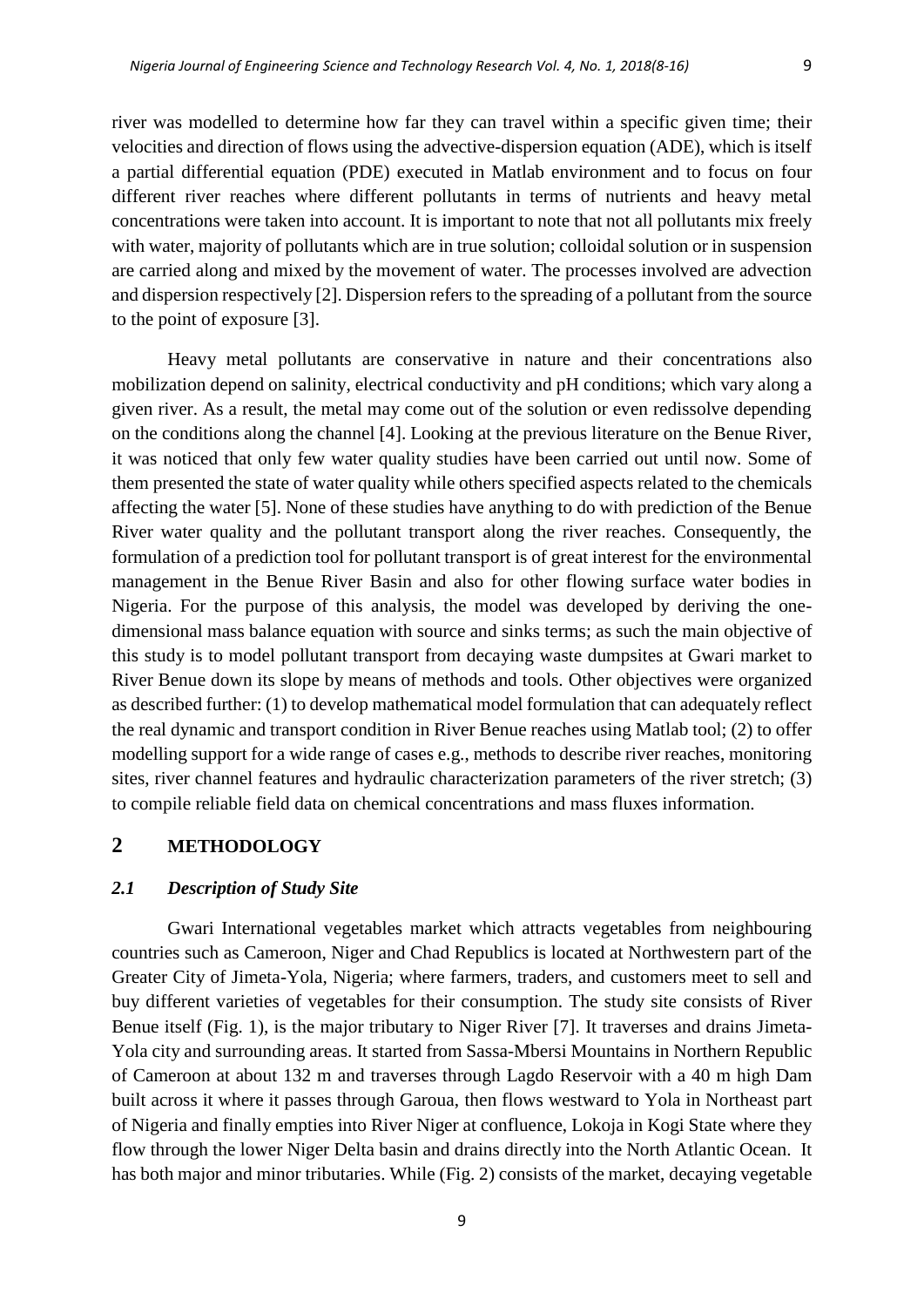waste dumpsites, open drainages and rainstorm runoffs that help to convey leachate pollutants in form of nutrients and heavy metals from these dumpsites into River Benue channel located at an average of 1.5 Kilometers down the slope of these dumpsites. The vegetables market covers an area of approximately 93,290.36  $m^2$  and lies between Latitudes 9°16' and 9°17'N; Longitudes 12º25' and 12º30'E. The landscape is a low sloping area with an elevation of 150 m above Mean Sea Level with varying aquifer potentials [6].



Study Sites **A - D**





Figure 2. Topographical Map of Study site showing River Benue, Flood plain, Gwari Market Dumpsites, and Runoff Flow Direction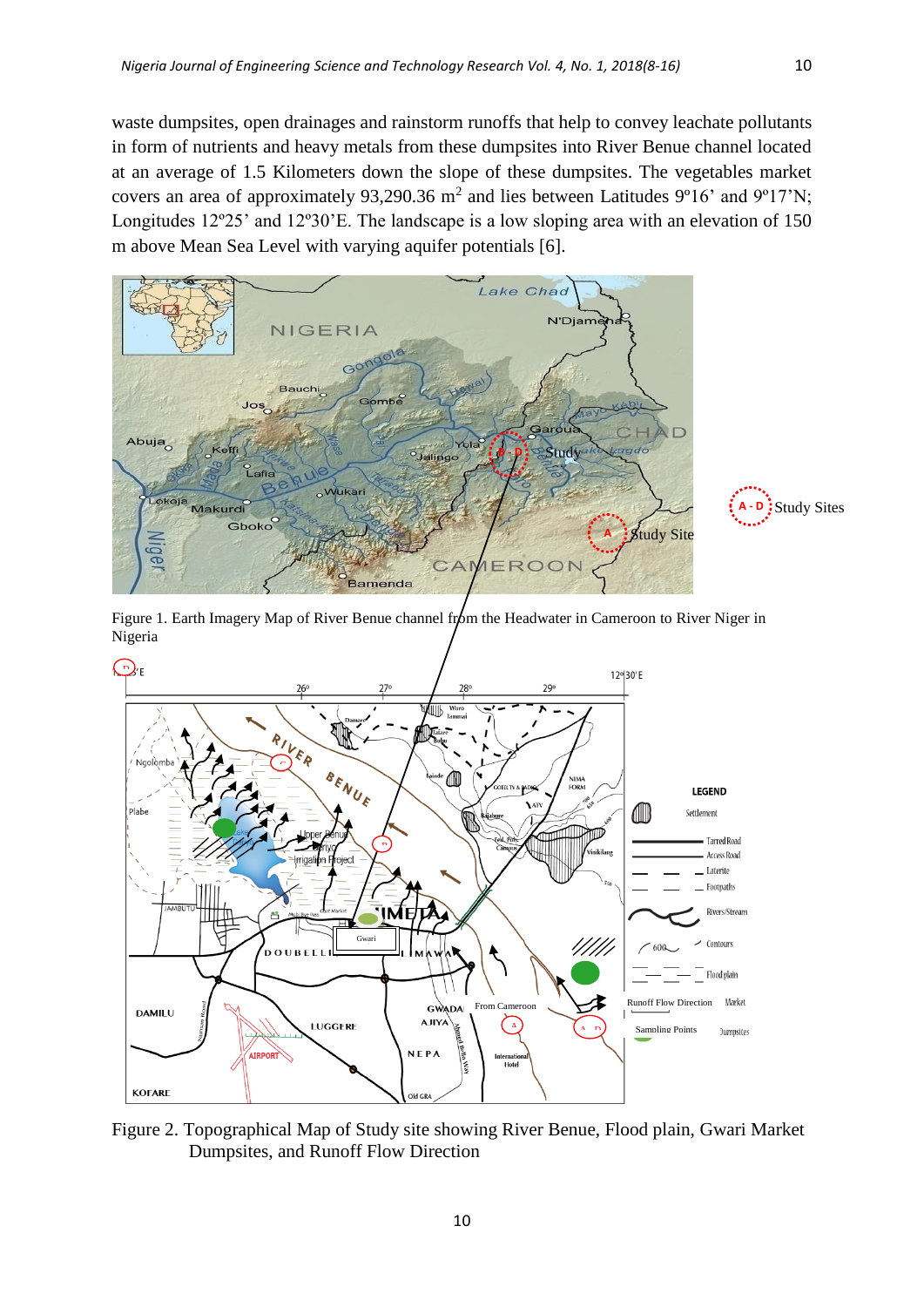#### *2.2 Sampling and Laboratory Analysis of Pollutant Concentrations*

The water sampling stretched over a distance of 1.5 km covering the research area where the effect of pollution from decayed vegetable waste dumpsites is greatly felt. Water samples were collected at three locations (B-D): upper stream, the middle, and the lower stream at interval of 500 m to 1.5 km mark. Water samples were also collected from the source of this river (A) in the Northern part of Cameroon. At each sampling point, water sample was collected at a depth of 5 – 10cm below the surface in separate pre-conditioned and acid rinsed clean polyethylene sampling bottles of 1 litre with screw cap covers; soaked overnight with diluted hydrochloric acid and rinsed twice before filling the bottles. The collected samples were filtered using vacuum pump and 0.22 micro size stringe filters then acidified with concentrated nitric acid to a pH below 2.0 to minimize precipitation and adsorption on container walls. For the determination of total heavy metals in the samples extraction, a procedure as described in [8] was followed. Heavy metal concentrations were determined in acidified filtrate water samples by the use of Atomic Absorption Spectrophotometer (AAS 500). Other conventional pollutants in the water samples were also determined.

#### *2.3 Mathematical Model Formulation*

The Fickian advection-dispersion approach employed in this paper was based on the convective-dispersive mass transport in the running waters. The mathematical tool is the fundamental advection-dispersion equation (ADE) for pollutant transport in surface waters. Pollutant transport model developed in the framework of this study was also based on onedimensional (1D) form of ADE because most rivers in practice are considered as horizontal linear networks of segments or volume elements, especially for long, narrow and shallow rivers. River Benue runs a course of 1402km; therefore, a 1D transport model is appropriate for this study because it is a flowing not a stagnant water bodies where a 3D transport model is used. For longitudinal direction which takes into account pollutant sources and sinks along with its transport can be described by the principle of mass conservation and Fick's Law as follows: (SI units are used).

$$
\frac{\partial c}{\partial t} = \frac{\partial (cV_x)}{\partial x} + \frac{\partial}{\partial x} \left( D_x \frac{\partial c}{\partial x} \right) + S_s \pm S_t \tag{1}
$$

and, 
$$
\frac{\partial C}{\partial t} + \frac{1}{A} \frac{\partial}{\partial x} (AUC) - \frac{1}{A} \frac{\partial}{\partial x} \left( AD_x \frac{\partial C}{\partial x} \right) = R_x + q_r
$$
 (2)

The evolution of pollutant concentration c (mg/L) in time t (s) along the river x (m) is influenced by the convective velocity of water  $V_x$  (m/s), which carried the pollutants downstream, and by the longitudinal dispersion coefficient  $D_x$  (m<sup>2</sup>/s), which is responsible for the pollutant spreading all over the river channel.  $S_s$  (mg/L) stands for pollutant sources e.g. dumpsites, and  $S_t$  (mg/L) represents pollutant transformations during transport.  $D_x$  stands for the combined effect of diffusion (mixing produced by the Brownian motion and turbulences), dispersion coefficient (spreading enhanced by variations of velocity across the stream),  $A =$ cross-sectional flow area perpendicular to the flow, U = cross-sectional velocity,  $R_x$  = rate of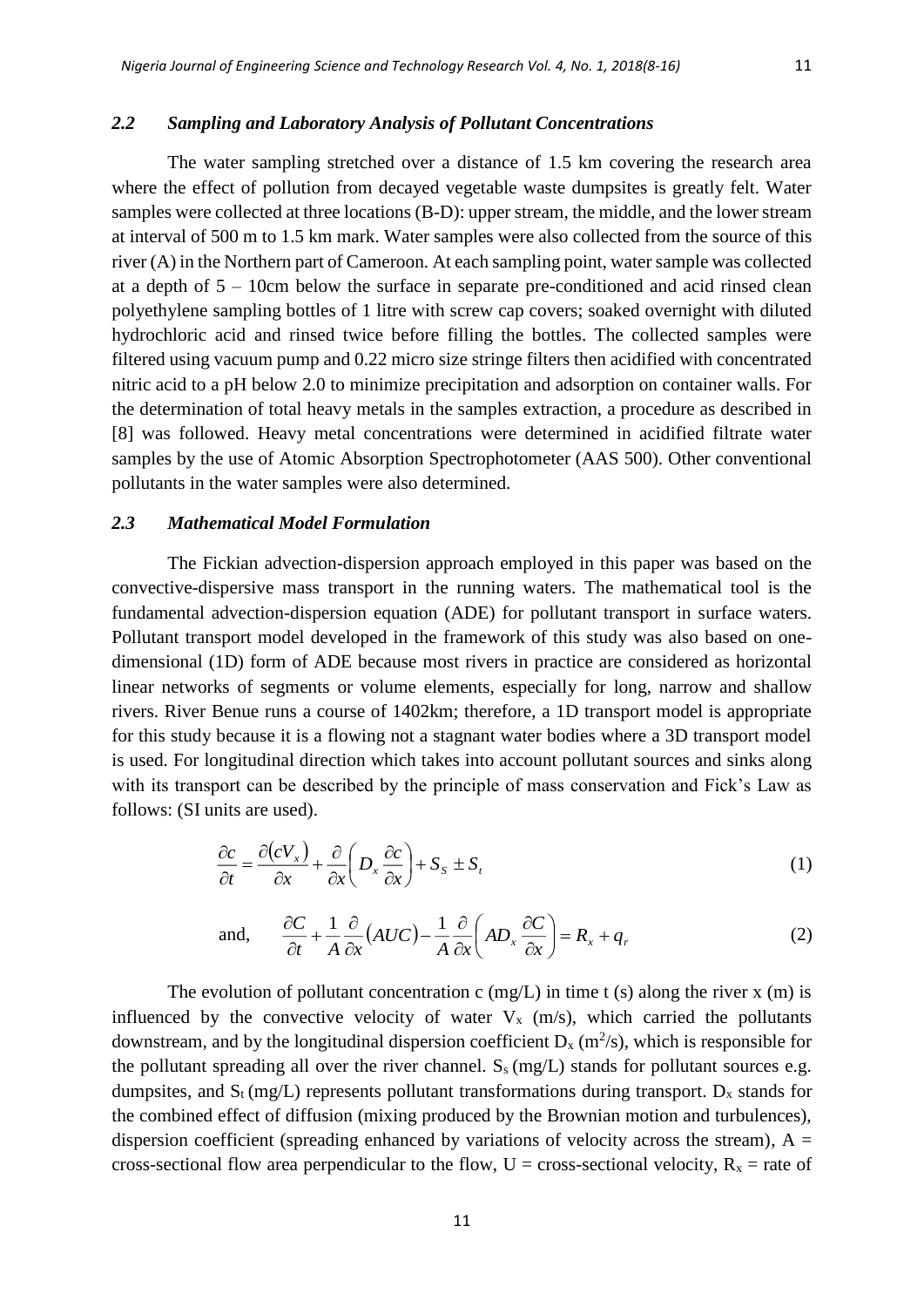reaction of pollutants,  $q_r$  = rate of external addition of effluent,  $\partial c$  = change in concentration,  $\partial x$  = change in direction [9].

The mass balance and dispersion governing equations (1) and (2) were derived with assumptions given as follows [10]:

- i. The velocity across the river section is uniform while the water level is horizontal.
- ii. Small streamline curvature and vertical accelerations are negligible; hence the pressure is hydro-static.
- iii. The effect of boundary conditions is accounted for through laws analogous to those used for steady state flow.
- iv. The average bed slope is small so that the angle it makes with the horizontal can be replaced by unity.

The dispersion coefficient  $D_x$  was determined by considering the source/sink term in equation (1).

$$
D_x = 64.K_1.n \left(\frac{Q}{A}\right) H^{5/6}
$$
 (3)

Where Q = volumetric discharge  $(m^3/s)$ , H = hydraulic depth, n = Manning's friction coefficient, and  $K_1$  = an empirical coefficient. Equations (1), (2), and (3) form the mathematical basis for this model. The fundamental aspects of these equations that relate to pollutant transport in rivers, its modelling support, and parameters are discussed below.

#### **3 RESULTS AND DISCUSSION**

#### *3.1 Analysis of Heavy Metals and other Pollution Parameters in Water Samples*

The results of heavy metals analysis in water samples collected from River Benue in Yola and Cameroon Mountains where the river took its source are presented in Table 1. From the results, all Zn, Cu and Mn values fall below the maximum permitted limits of 3.0 mg/l, 1.0 mg/l, and 0.5 mg/l. But all Fe concentration levels exceeded the stipulated limit of 1.0 mg/l by far; Cd was not detected in samples A and B while samples C and D were above the reference level of 0.003 mg/l. Pb was not detected in all the samples, but all values of Ni were above the permissible standard value of 0.02 mg/l which can lead to possible carcinogenic cases in the environment. Cr concentration values were all above the desired limit of 0.05 mg/l, while Co levels in the four samples fall below the threshold reference value of 0.1 mg/l. The presence of NO<sub>3</sub> values in the river was also below the permitted limit of 50 mg/l and pH values recorded were within the tolerance limit of 6.5 - 8.5; only sample C was acidic. This implies that for consumption, it can be hazardous to human health and favours corrosion of pipelines used for irrigation.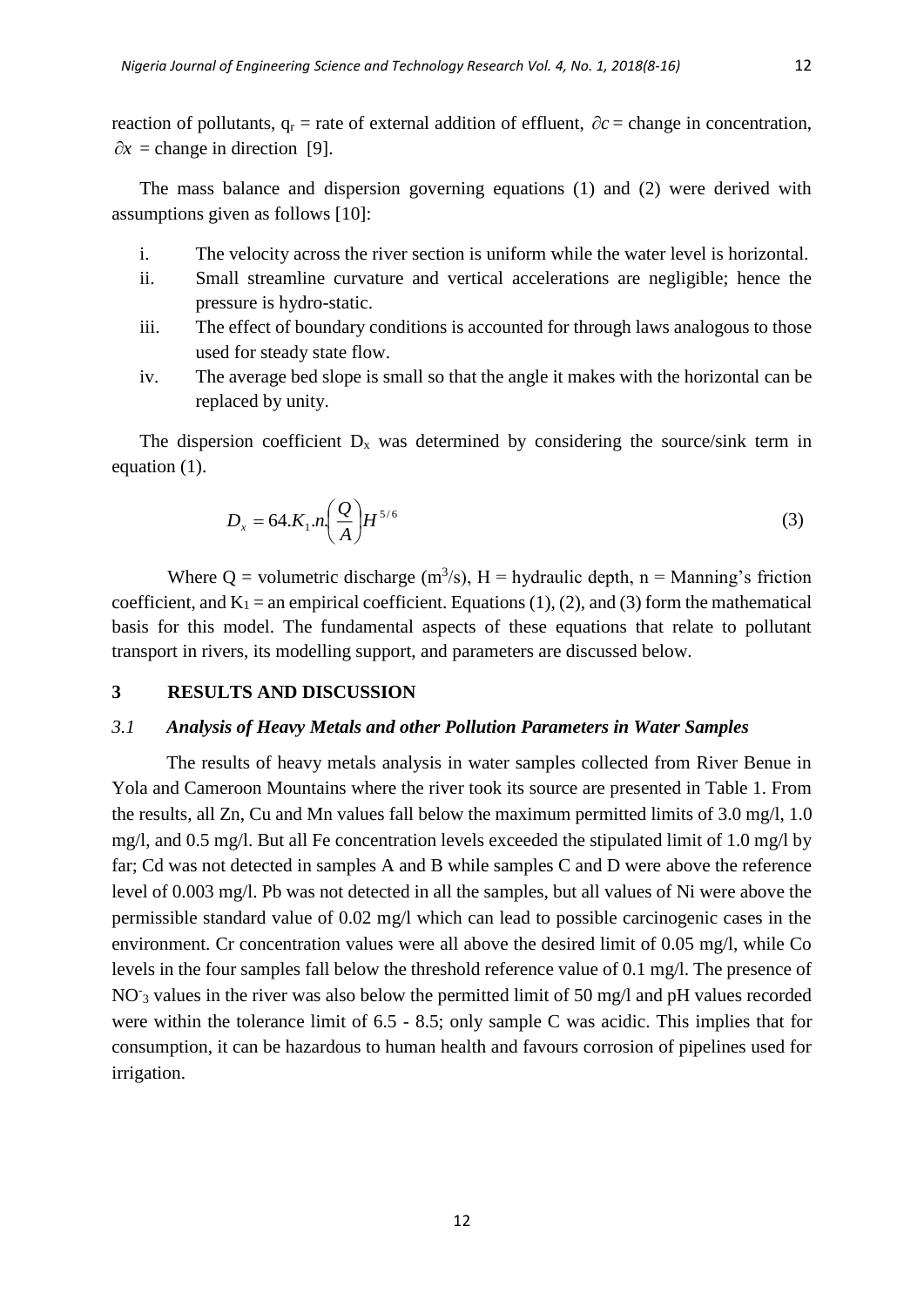| Samples Zn           |          | Cu   | Mn       | Fe    | C <sub>d</sub> | Pb             | Ni    | Cr    | Co    | NO3  | pH            | Turb. |
|----------------------|----------|------|----------|-------|----------------|----------------|-------|-------|-------|------|---------------|-------|
|                      |          |      |          |       |                |                |       |       |       |      |               | (NTU) |
| A                    | 0.46     | 0.21 | 0.023    | 24.6  | $\overline{0}$ | $\overline{0}$ | 0.052 | 0.253 | 0.049 | 10.5 | 8.29          | 315   |
| B                    | 0.31     | 0.23 | 0.066    | 19.33 | $\overline{0}$ | $\overline{0}$ | 0.061 | 0.096 | 0.048 | 10.5 | 7.8           | 158   |
| C                    | $\Omega$ | 0.09 | $\theta$ | 1.78  | 0.009          | $\Omega$       | 0.082 | 0.071 | 0.039 | -7   | 6.46          | 7.53  |
| D                    | 1.107    | 0.77 | 0.023    | 13.06 | 0.004          | $\bf{0}$       | 0.053 | 0.081 | 0.044 | - 7  | 7.84          | 171   |
| <b>WHO</b><br>(2007) |          |      | 0.5      |       | 0.003          | 0.01           | 0.02  | 0.05  | 0.1   | 50   | $6.5 - 8.5$ 5 |       |

Table 1. Results of Analysis of Water Samples from River Benue at Yola and Cameroon in (mg/L)

*A – Water sample collected from Cameroun Mountains, the source of River Benue;* 

*B – Water sample was collected at 500 m away from under the bridge at Yola; wnstream)*

*C – Water sample as collected a*t *1000 m away from the bridge (downn stream);* 

*D – Water sample collected a*t *1500 m from the bridge (downstream).* 

All results obtained were compared with the World Health Organisation Drinking Water Quality Standard [11] indicated in Table 1.

#### *3.2 Model Implementation*

f(c, x) represent (y); where; c = concentration of pollutants (mg/l), and  $x =$  distance travelled in water (m). The values of the model input parameters are:  $c = [1, 2, 5, 6]$  in mg/l; x  $=$  [300, 500, 1000, 1500] in meters; S = 0.03, slope of area; t = [5, 10, 20, 30] in minutes; Dx  $= 0.5$  (coefficient of dispersion); Water discharge  $= 450$  m<sup>3</sup>/s; Width of river  $= 900$  m; Hydraulic depth of river  $= 5$  m at time of study; Manning's coefficient  $= 0.035$ 

The application of this method to the governing equations of the present model and differentiation; accounting for the fact that the limits of derivation are functions of spatial distance and time in Matlab yields the following working solutions:

$$
\frac{\partial c}{\partial t} = D_x V \frac{\partial}{\partial x} \left( \frac{\partial c}{\partial x} \right) + S \ny = D_x V * diff \left( diff \left( c, x \right), x \right) + S - diff \left( c, t \right)
$$
\n(1)

From the model, the pollutants changed direction of flow at 500 m, 1000 m, and 1500 m marks. It took contaminants 5 minutes to travel a distance of 500 m and 15 minutes to travel a distance of 1.5 km down the river indicated in (Fig. 3) at a velocity of 0.66m/s. The simulation showed pollutants' concentration levels at different distances with respect to time. The implication of change in direction is that there was dilution of pollutants as a result of contact with upper and lower water parcels at those points and mixing of pollutants with sediments as sinks due to deposition effects.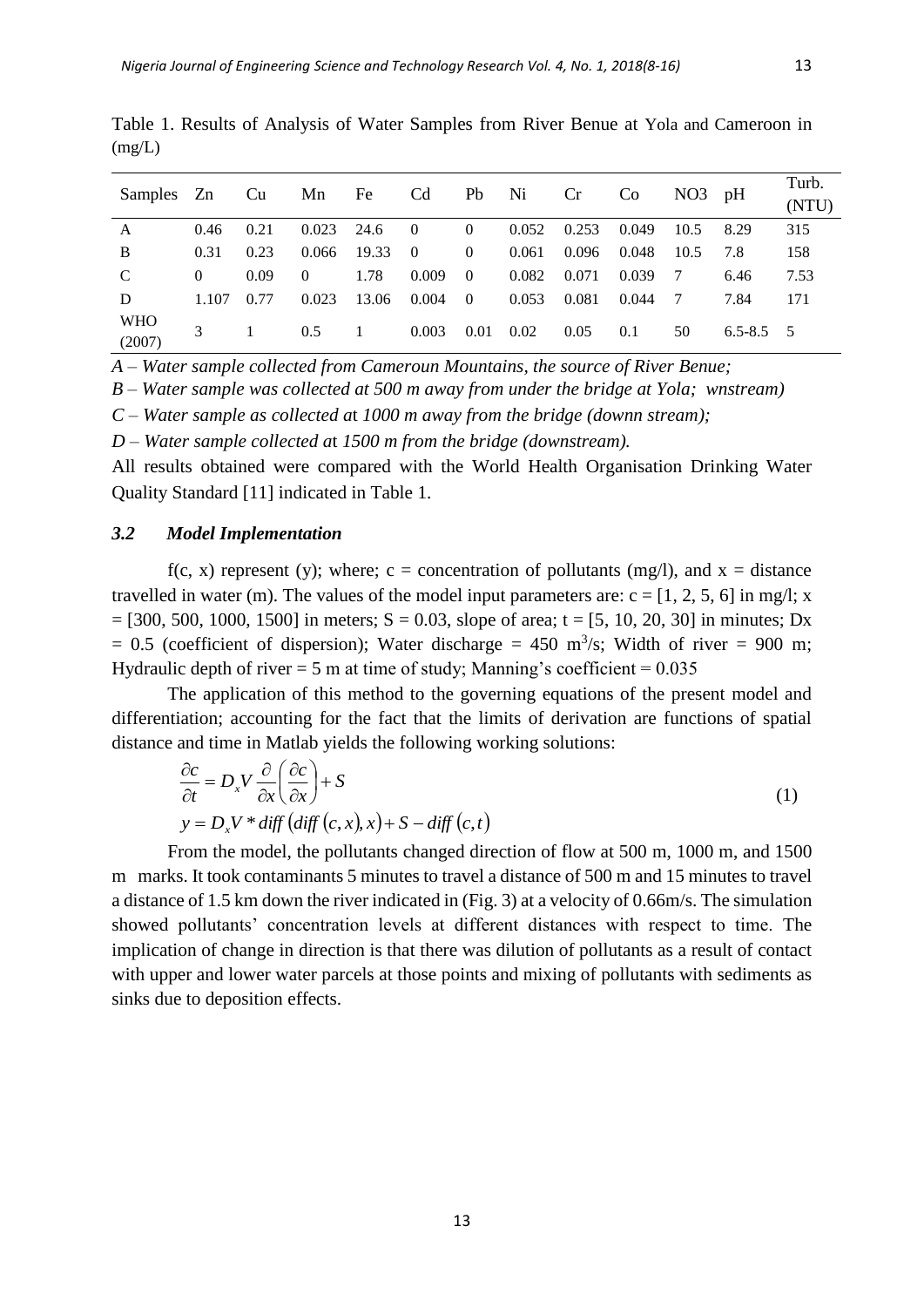.



Figure 3: One-Dimensional Flow Model Predicting the Pollutants Transport in River Benue



Figure 4: Observed (y<sub>2</sub>) Vs Simulated (y) Pollutant Concentration Curves Downstream

Validation of the model was performed by comparing the measured (green) and predicted (blue) concentration curves which showed reasonable agreement in the general shapes of the curves (Fig. 4). Inspection of the simulated pollutant concentrations (y) indicated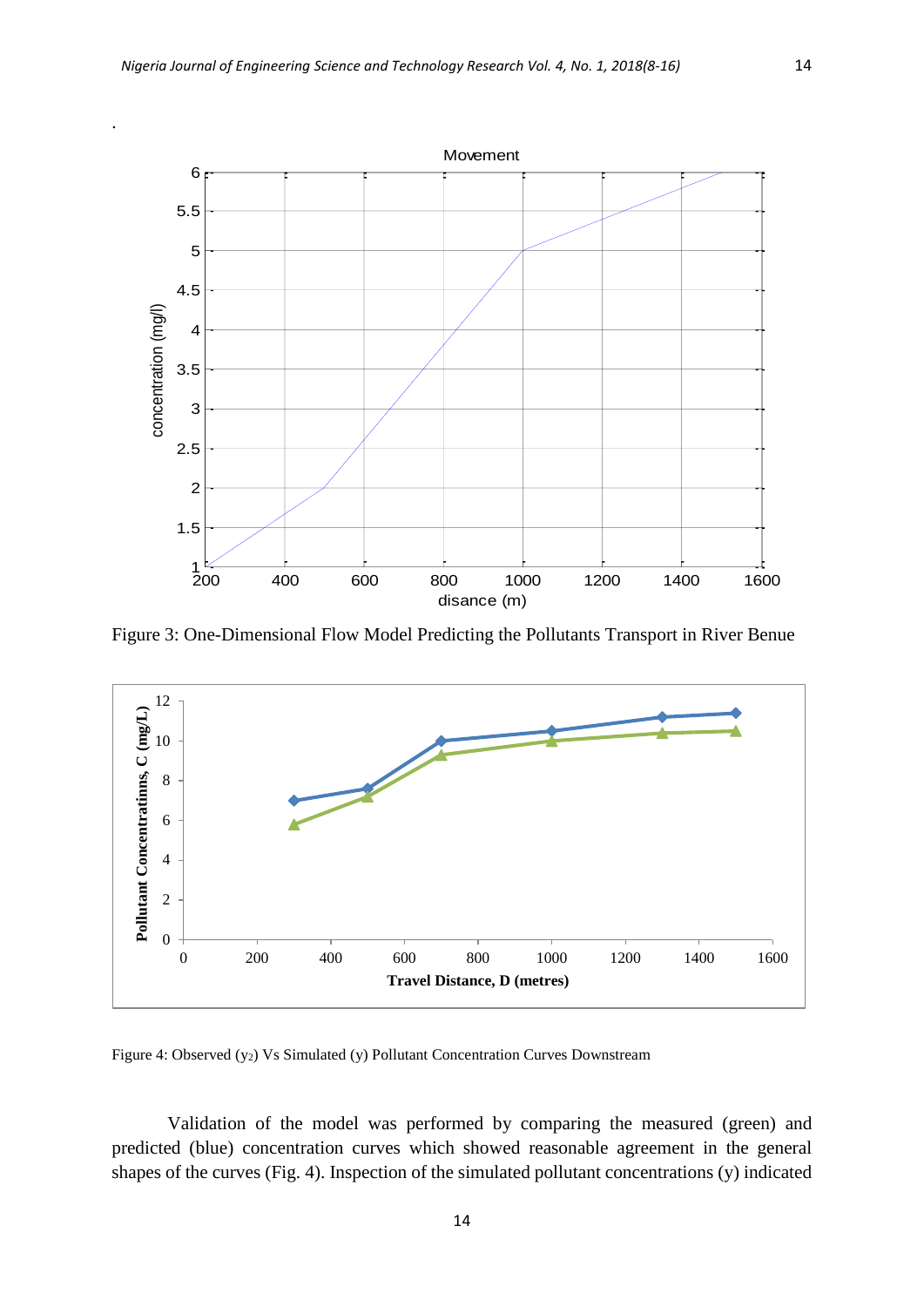that the model over estimated observed natural values  $(y_2)$ , especially at peak values. The observed and simulated curves have somehow close identical flow pattern. This explained why most rivers in practice are considered as horizontal non-linear networks of segments or volume elements, especially for long, narrow and shallow rivers. It further buttressed the fact that a one-dimensional transport model is appropriate to this river under study.

#### **4 CONCLUSION**

A mass balance mathematical model was used for predicting pollutant transport in River Benue of Yola with the help of a user friendly Matlab package; and analysis of chemical contaminants was performed in the laboratory. Most of the heavy metal concentrations discovered were above the international requirements and the model simulated a onedimensional non uniform linear flow pattern of pollutants with an estimated velocity of 0.66m/s through a distance of 1.5 kilometers down the river. The model was validated using the experimental data and simulated concentration data which indicated good agreement in the shapes of the concentration curves. These findings can help to curb pollution problems and take correct management decisions on the Benue River more especially during emergency water pollution cases along the river.

#### **REFERENCES**

- 1. Ani, E. C. (2010). Modelling of pollutant transport in rivers: process engineering approach, Unpublished PhD Thesis summary submitted to Faculty of Chemistry and Chemical Engineering, Babes and Bolyai University, Romania, Pp 11 – 23.
- 2. Socolofsky, T. M. Jirka, S. (2005). Mathematical model of unsteady transport and its Experimental verification in a compound open channel flow, Journal of Hydraulic Research , IAHR, 32(2): 229 – 248
- 3. Jean Chatila, G. and Ron Townsend, D. (1998). Modelling of pollutant transport in compound open channels, Journal of Canadian Water Resources, Vol. 23, No. 3, Pp 259 – 271
- 4. Nassehi, V. and Bikangaga, J. H. (1993). A mathematical model for the hydrodynamics and pollutant transport in long and narrow tidal rivers, Journal of Application of Modelling, Vol. 17: 415 – 422
- 5. Socolofsky, S. A. and Jirka, G. H. (2005). Special topics in mixing and transport processes in the Environment, Engineering Lectures,  $5<sup>th</sup>$  Edition, Texas A & M University
- 6. Upper Benue River Basin Development Authority (UBRBDA), Yola, (2010). Climate and Irrigation Project Data, Yola Office, Adamawa State, Nigeria
- 7. Michael, I. D. (2013). The dispersion of marked fluid in turbulence shear flow, Journal of Fluid Mechanics, 5(4): 544 – 560.